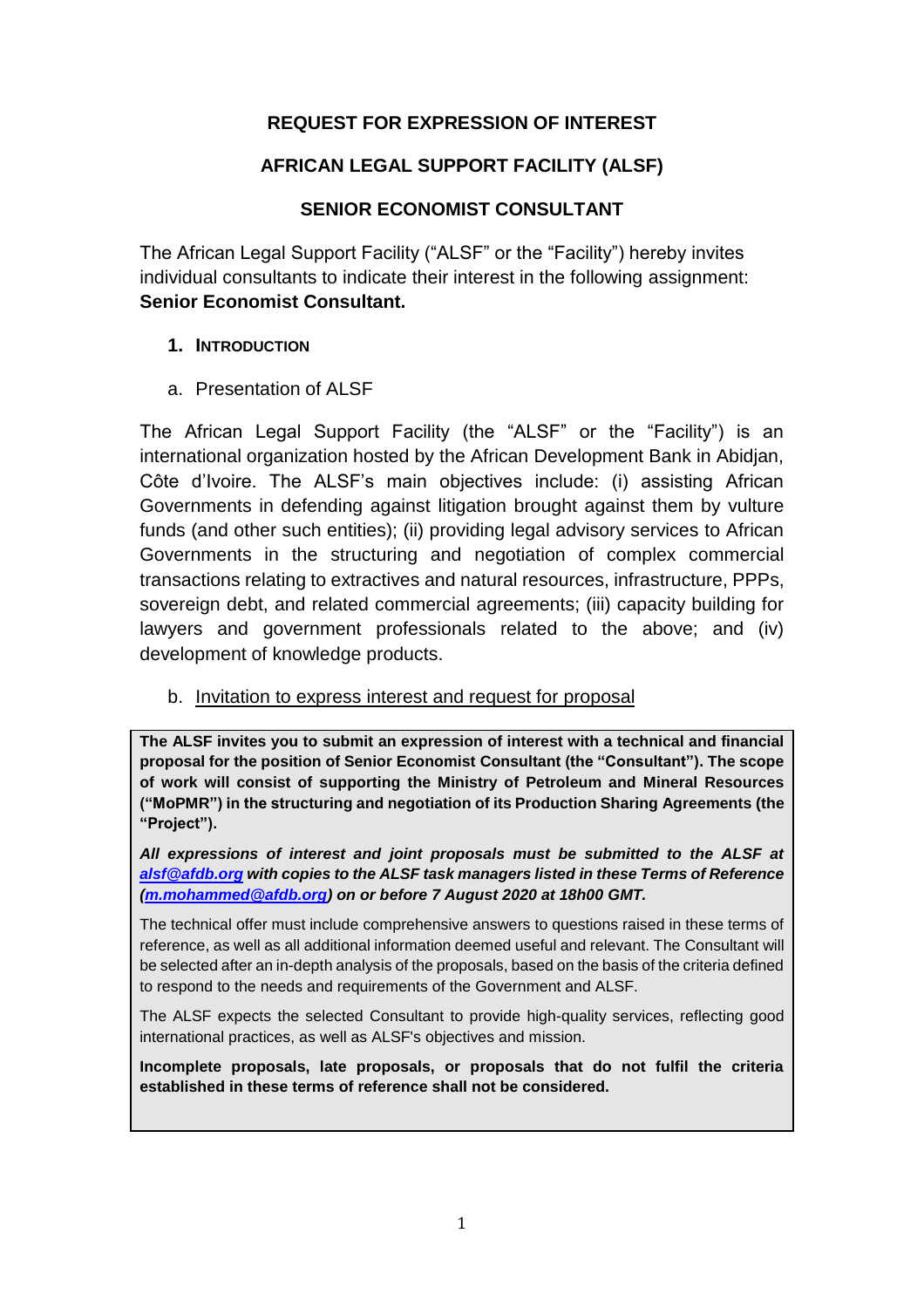# 2. **Project Context**

a. Reference on the Request

The ALSF received a request from the Federal Government of Somalia ("GoS") to provide legal and technical assistance for capacity building and advisory services on the upcoming negotiation of several production sharing agreements ("PSA") in relation to its proposed competitive license bidding round. The objective of the required assistance is to enhance and empower the GoS to manage and negotiate petroleum agreements and licenses and strengthen the government's negotiation skills to ensure that these agreements are balanced (the "Project"). The ALSF will be engaging international legal counsel to support the GoS on this Project.

In addition to the requirement for international legal counsel, the MoPMR has requested financial support in the form of an embedded Senior Economist Consultant within the MoPMR. The Consultant will be required to work closely with government officials and the external project advisors so as to ensure smooth project implementation.

b. Project description

The Project requires the procurement of an individual consultant in the capacity of Senior Economist Consultant to support the MoPMR on the negotiation of its PSAs for a period of twelve months.

The appointed Consultant will also be required to provide training to the relevant staff members of the MoPMR as well as any relevant stakeholders.

The Consultant will be hired and remunerated by the ALSF.

## 3. **SCOPE OF SERVICES**

The scope of services for the Consultant shall include, without limitation, the following:

- I. Coordinate the activities of international legal counsel and other transaction advisors supporting the MoPMR on the negotiation of its PSAs and on its upcoming petroleum licence bidding round;
- II. Assist in carrying out the relevant technical work to follow up the implementation of the Project;
- III. Ensure that capacity building training provided by the external experts is transmitted appropriately to all relevant government officials and stakeholders;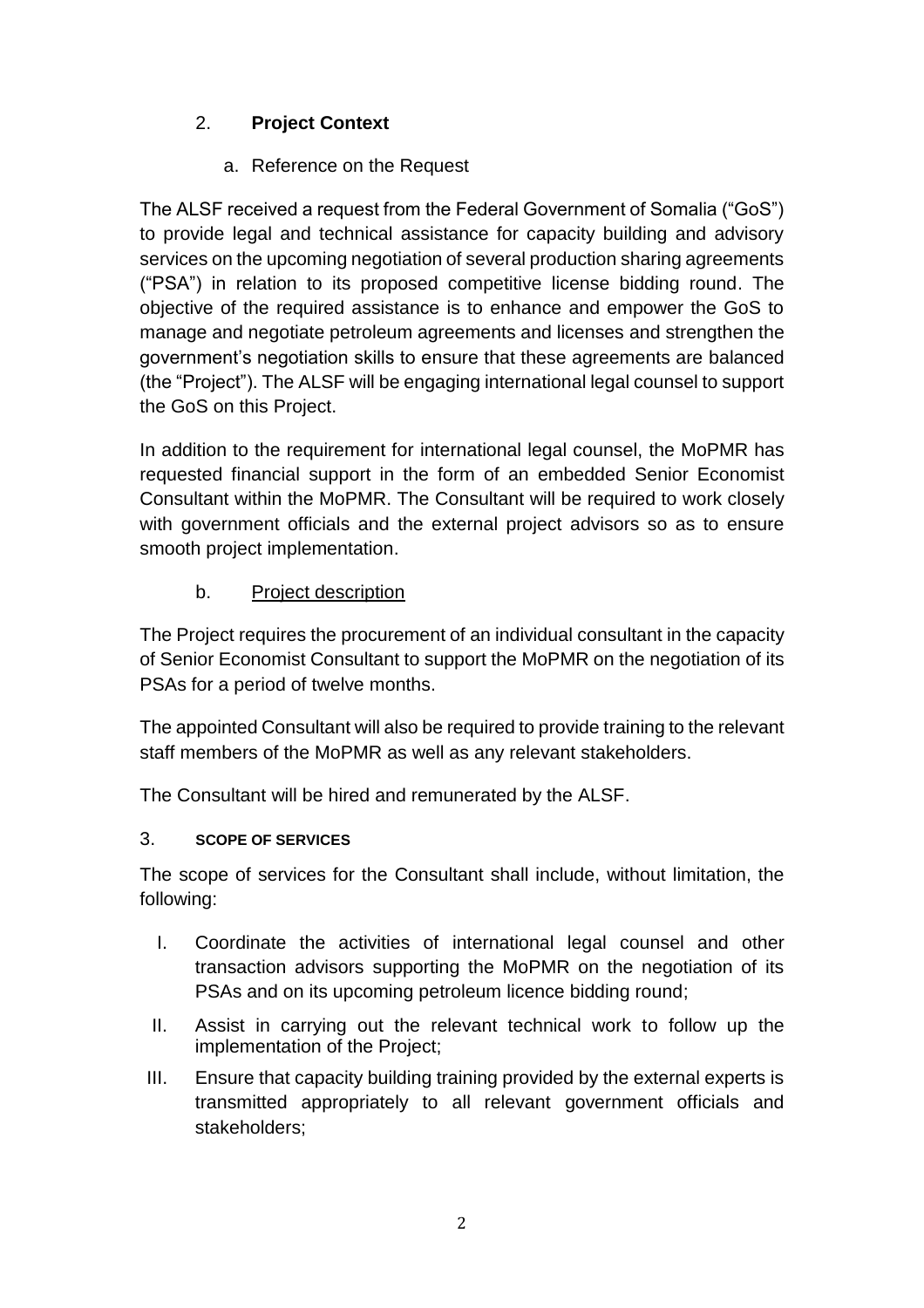- IV. Provide the necessary information and documentation that will be required by the external experts to ensure that the objectives of the Project are met;
- V. Advise on improvements of database and information system relating to the petroleum sectors' econometric and modelling of economic and social progress;
- VI. Advise on and undertake the necessary activities for the preparation of the periodic economic reports;
- VII. Participate in the PSA negotiation meetings and provide the required local expertise on fiscal elements of the negotiations;
- VIII. Provide technical assistance in the formulation of Key Economic Performance Indicators for the petroleum and mining sectors;
- IX. Provide on the job training on economic aspects of the sector to the staff engaged in the negotiation of PSAs.

The main objectives and outcomes of the Project will be to assist GoS officials to maximize the public benefits from the petroleum sector; increase production; attract investors; and ensure that the sector benefits the Somali people. The GoS is committed to designing contractual terms and establishing practices in line with the petroleum sector's international standards and best practices that respond effectively to the economic needs of the country.

## **4. Qualifications and Experience Required**

Education:

Master's degree or equivalent in Economics or related field.

Experience:

 At least 10 years of relevant work experience, and considerable knowledge of quantitative analyses and the ability to communicate results of research findings and undertake on the job training.

Job Knowledge & Expertise:

- Possesses expert knowledge and advanced concepts in economic development, political economy, extractive industries economics, policy analysis and formulation;
- Applies the required depth and breadth of knowledge and expertise in economic policy and development issues to support the Ministry's portfolio;
- Demonstrates strong quantitative skills and the ability to carry out high quality research, including statistical analysis;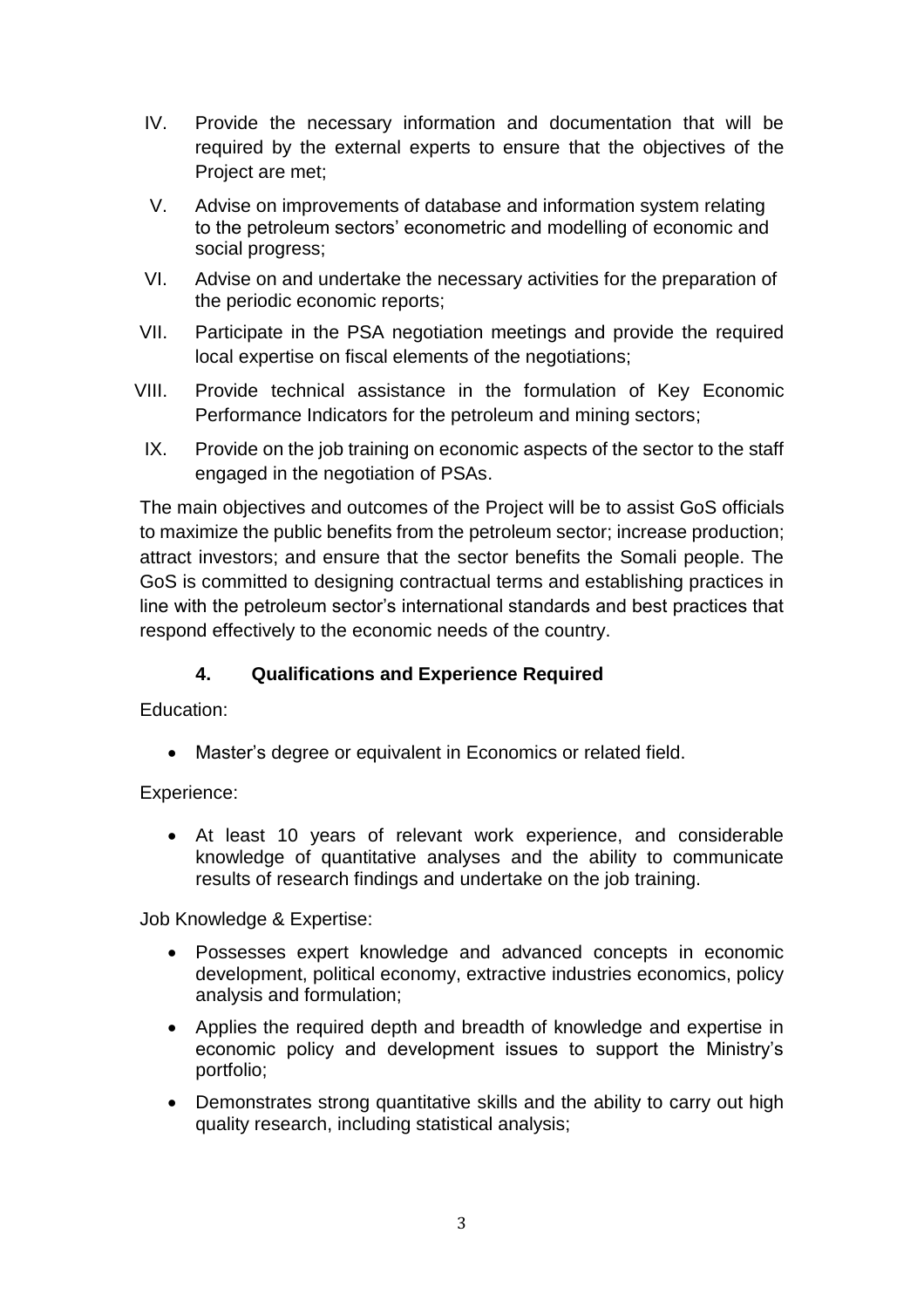- Possesses proven ability to analyze from a global perspective, with the ability to offer practical policy advice on economic issues based on local realities;
- Uses Information Technology effectively as a tool and resource;
- Keeps abreast of new developments in the area of resource economics and upstream petroleum industry and seeks to develop him/herself professionally.

Language Requirements:

Fluency in English.

The provisional schedule of the Consultant's mission is indicated in the following table:

| <b>Actions</b>                                                                                           | Proposed date and duration |
|----------------------------------------------------------------------------------------------------------|----------------------------|
| Invitation for expression of interest and request for proposal                                           | <b>July 2020</b>           |
| Deadline for the submission of questions on the request for<br>proposal                                  | 31 July 2020               |
| Deadline for submitting an expression of interest together<br>with the technical and financial proposals | 7 August 2020              |
| <b>Recruitment of the Consultant</b>                                                                     | August 2020                |
| End of mission                                                                                           | August 2021                |

ALSF shall closely monitor the relationship between the Government and the Consultant in order to ensure that the Project's forecast results have well and truly been attained.

#### **5. Working method**

The selected Consultant shall apply internationally recognised working methods and standards for the realisation of this type of State advisory and institutional support mission. He/she must offer the Government a suitable methodology.

#### **6. Duration, Language and Reporting**

The consultancy period for this position shall be for a period of 12 months. The duration may be subject to an extension with the approval of the ALSF.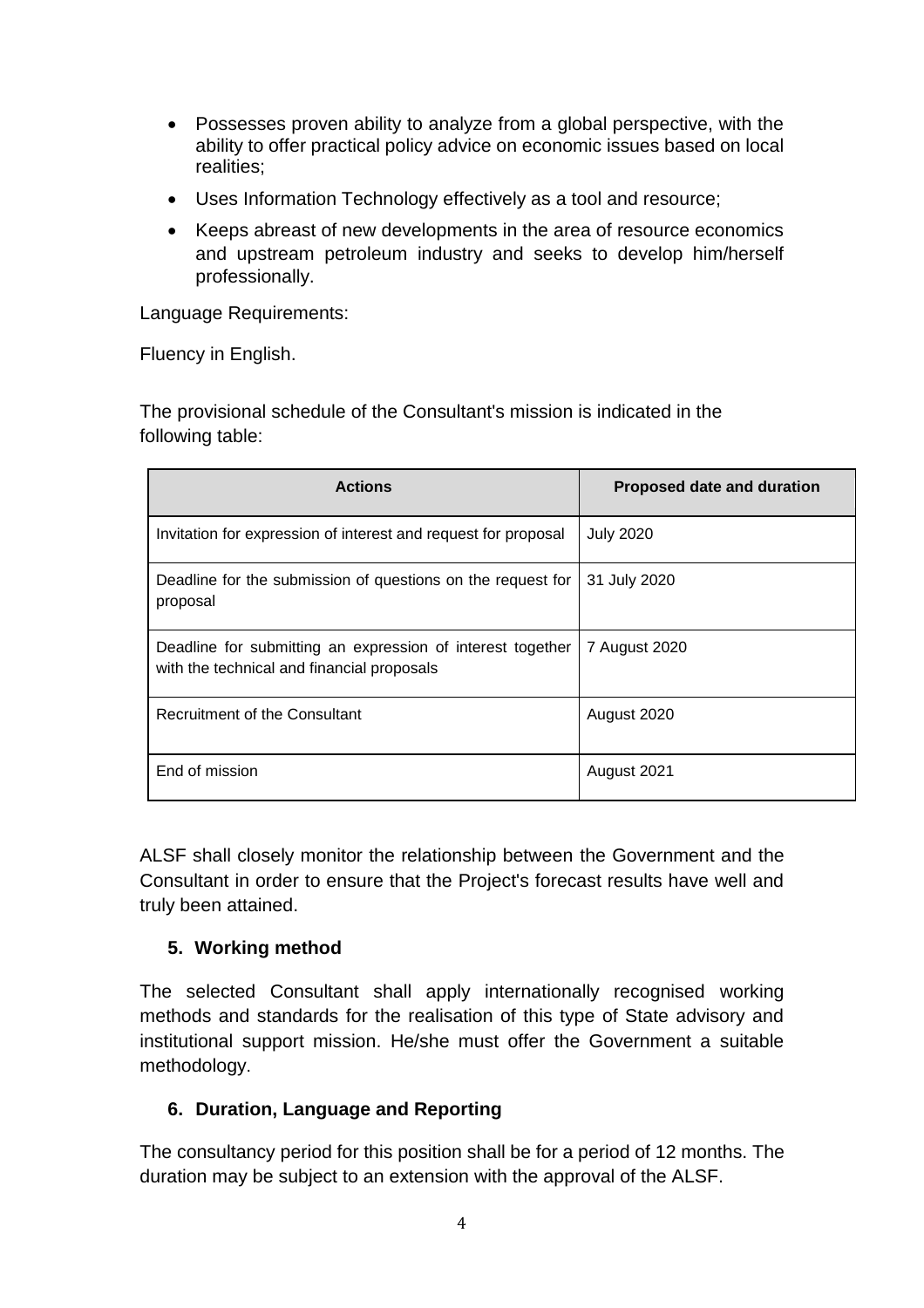All documents prepared and submitted by the Consultant shall be in English. The Consultant shall report to the Ministry of Petroleum and Mineral Resources ("Implementing Agency") and he/she shall prepare monthly progress reports on the activities undertaken each month. A copy of this report shall be shared with ALSF.

# **7. Proposal content**

The proposals must be sent to ALSF at the latest on 3 August 2020 at 18h00 GMT and must to include a technical proposal and a financial proposal.

## i. Technical Proposal

The Technical Proposal must include the following:

- a. Relevant expertise, qualification and professional experience.
- b. Experience and knowledge of Somalia or the relevant region, as well as the economic and socio-political situation;
- c. Commitment to capacity building, particularly in Africa as well as emphasis on methodologies and strategies to transfer skills to national relevant counterparts;
- d. Demonstrated excellent technical skills, excellent communication and interpersonal skills, good writing and analytical skills;
- e. Proposed methodology including:
	- i. Understanding of the ALSF and Government expectations (including appreciation of issues at stake of the project);
	- ii. Overview of the proposed methodology for approaching each of the identified services (scenarios, strategy, action plan, and proposed stages); and
- f. Potential conflicts of interest;
- g. Adequacy for the assignment: Maximum 3 to 5 recent and relevant case studies concerning the performance of this type of mission and experience in similar conditions mentioning the following data.

|             | (including                     |                                         |
|-------------|--------------------------------|-----------------------------------------|
| Performance | Country                        | Description of the mission and tasks    |
| period      | represented,<br>party          | performed (nature of intervention, role |
|             | contact information of $\vert$ | played by each member of the            |
|             | a person who may be            | proposed team, issues dealt with in the |
|             | contacted<br>(name,            | project, etc)                           |
|             | position, telephone            |                                         |
|             | number, email))                |                                         |
|             |                                |                                         |